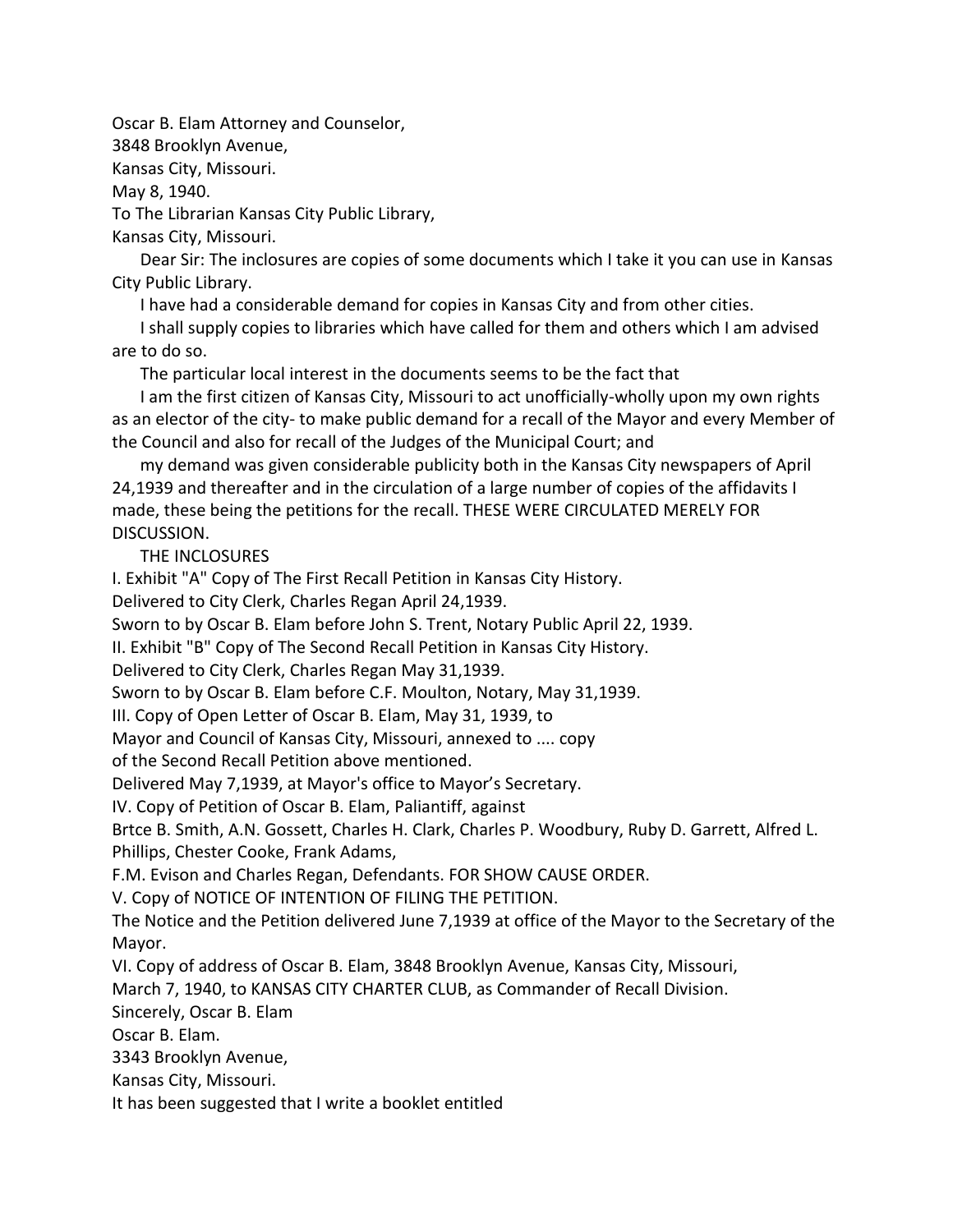"THE KANSAS CITY MISSOURI REVOLUTION

BEGINNING APRIL 24,1939, AND ENDING,

APRIL 2, 1940."

It so happens that no man challenged in my petitions for recall is now serving the city as an officer.

Reference

1012851

"EXHIBIT A."

State of Missouri, )

 $\overline{\phantom{a}}$  SS.

County of Jackson, )

I, Oscar B. Elam, being first duly sworn upon my oath state,

I am an elector of Kansas City in Jackson County, Missouri; and I desire removal from office of all the elected officers of Kansas City, to wits

Mayor Bryce B. Smith, and the several members of the Council,

A. N. Gossett, Charles H. Clark, Charles P. Woodbury, Ruby D. Garrett, Alfred E. Phillips, Chester Cooke, Frank Adams, F. M. Evison, and the Municipal Judges, Thomas V. Holland and James H. Anderson. I demand the removal from office of all of said Kansas City officers.

The grounds alleged for such removal are to wit:

1. All the elected officers of Kansas City are submitting their official conduct to the control of private interests not answerable to the electors of Kansas City for the conduct of the officers and not consistent with the duties officers owe the electors and other residents of Kansas City as officers of Kansas City.

2. All of the elected officers of Kansas City are and have been so negligent of their duties and responsibilities as such officers, or else, so indifferent, or so inefficient, or so uniftted, as to render services which have been and now are subjects of much severe criticism in Kansas City and all over the United States and these criticisms have been so long continued and so malodorous as to make Kansas City notorious throughout the United States as a crime center and the actions of Grand Juries and Courts both Federal and State tend to confirm the truth of much of the criticisms giving Kansas City a bad name throughout the United States.

3. The criticisms have received such publicity that they menace the people of Kansas City in their business and social relation at home and abroad and bring about a general loss of respect for and confidence in the official integrity and fitness and usefulness of the elected officers of Kansas City for further public service as such officers at this time.

4. The needs of Kansas City inhabitants require that these elected officers of Kansas City be recalled and replaced by officers who will be and remain loyal to Kansas City and not subject to control of private unofficial dictation\*

5. The Kansas City officers herein challenged are compensated by Kansas City in salaries, to wit : Mayor, \$5,000\*00 and furnished a Secretary, \$2,400.00 and a chauffeur \$1,500.00 annually. Councilmen other than the Mayor, \$19,200.00—\$2,400.00 for every member of the Council other than the Mayor.

Municipal Judges, \$9,600.00~\$4,800.00 for each Judge\*

The Salaries justify the officers respectively to render the services required of them. Any officer thinking otherwise ought to vacate his office by resignation.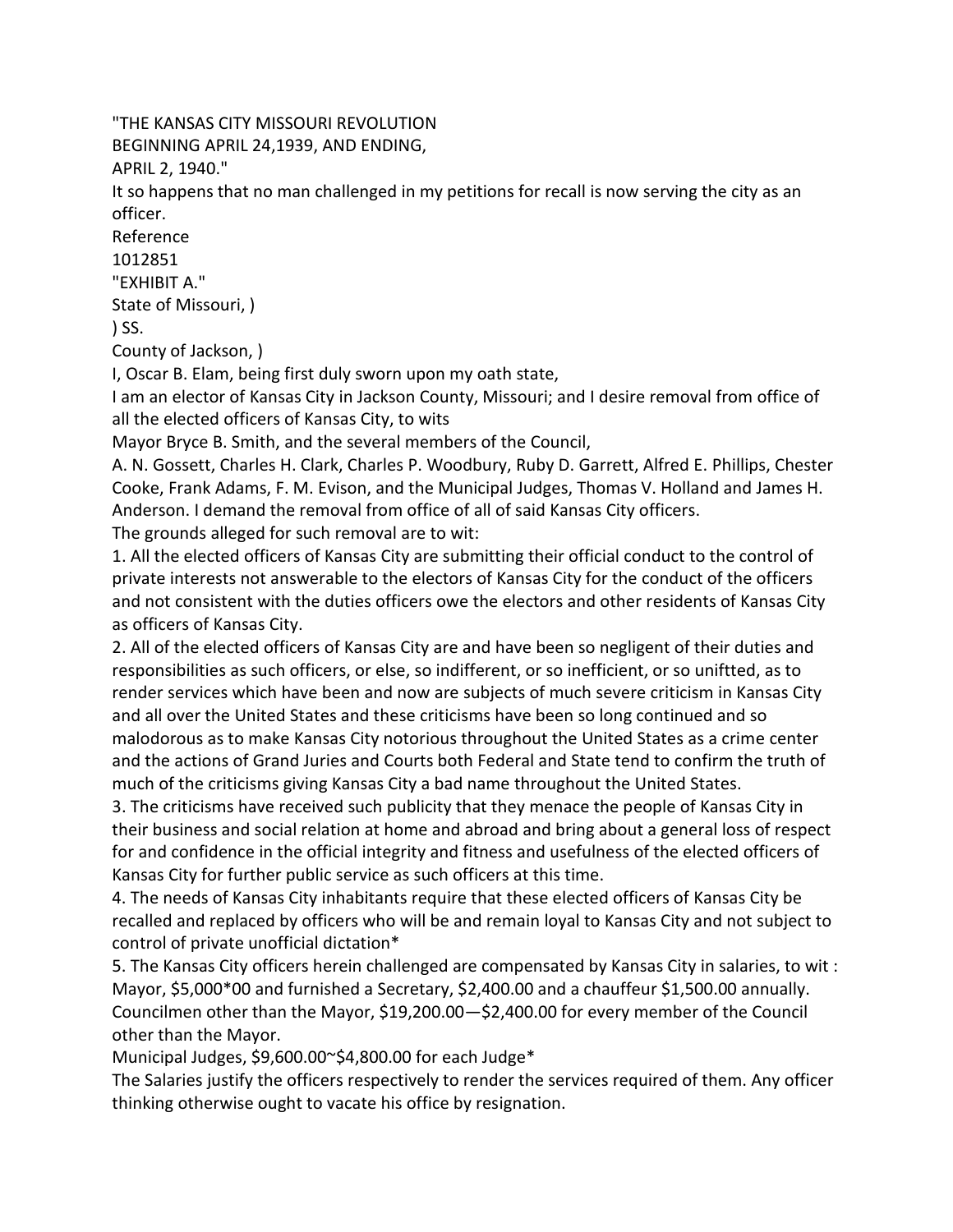Oscar B. Elam Subscribed and. sworn to Before me, April 22, 1939. — My Commission expires on the 3rd day of December, 1942. John S. Trent, Notary Public. (L.S.) EXHIBIT B Affidavit of Oscar B. Elam made May 31, 1939. Delivered to City Clerk, May 31, 1939. Demanding removal from office of Kansas City Officers, to wits May, Bryce B. Smith. COUNCILMAN, A. N. Gossett, Charles H. Clark. Charles P. Woodbury " Ruby D. Garrett " Alfred S. Phillips " F. M. Evison " Chester Cooke " Frank Adams Municipal Judge, Thomas V. Holland. " " James H. Anderson. Oscar B. Elam, Attorney and Counselor, 501 Central Exchange Building, 806 Grand Avenue, Kansas City, Missouri Telephone, Victor 1339. "EXHIBIT B." IN THE OFFICE OF THE CITY CLERK OF KANSAS CITY, MISSOURI. May 31, 1939, AFFIDAVIT OF OSCAR B. SLAM, AN ELECTOR OF KANSAS CITY, MISSOURI, FOR RECALL OF THE ELECTED OFFICERS OF KANSAS CITY IN JACKSON COUNTY, MISSOURI, to wit: Bryce B. Smith, the Mayor; and A. N. Gossett, Charles H. Clark, Charles P. Woodbury, Ruby D. Garrett, Alfred E. Phillips, Chester Cooke, Frank Adams, and M. Evison, the members of the Council other than the Mayor; and Thomas V. Holland and James H. Anderson, Municiapl Judges. STATE OF MISSOURI, ) ) COUNTY OF JACKSON, ) SS.  $\lambda$ CITY OF KANSAS CITY, ) I, the undersigned, Oscar B. Elam, swear the facts, to wits

1. I am an elector in Kansas City in Jackson County, Missouri.

2. I desire and demand the removal from office of all of the elected officers of Kansas City in Jackson County, Missouri, to wits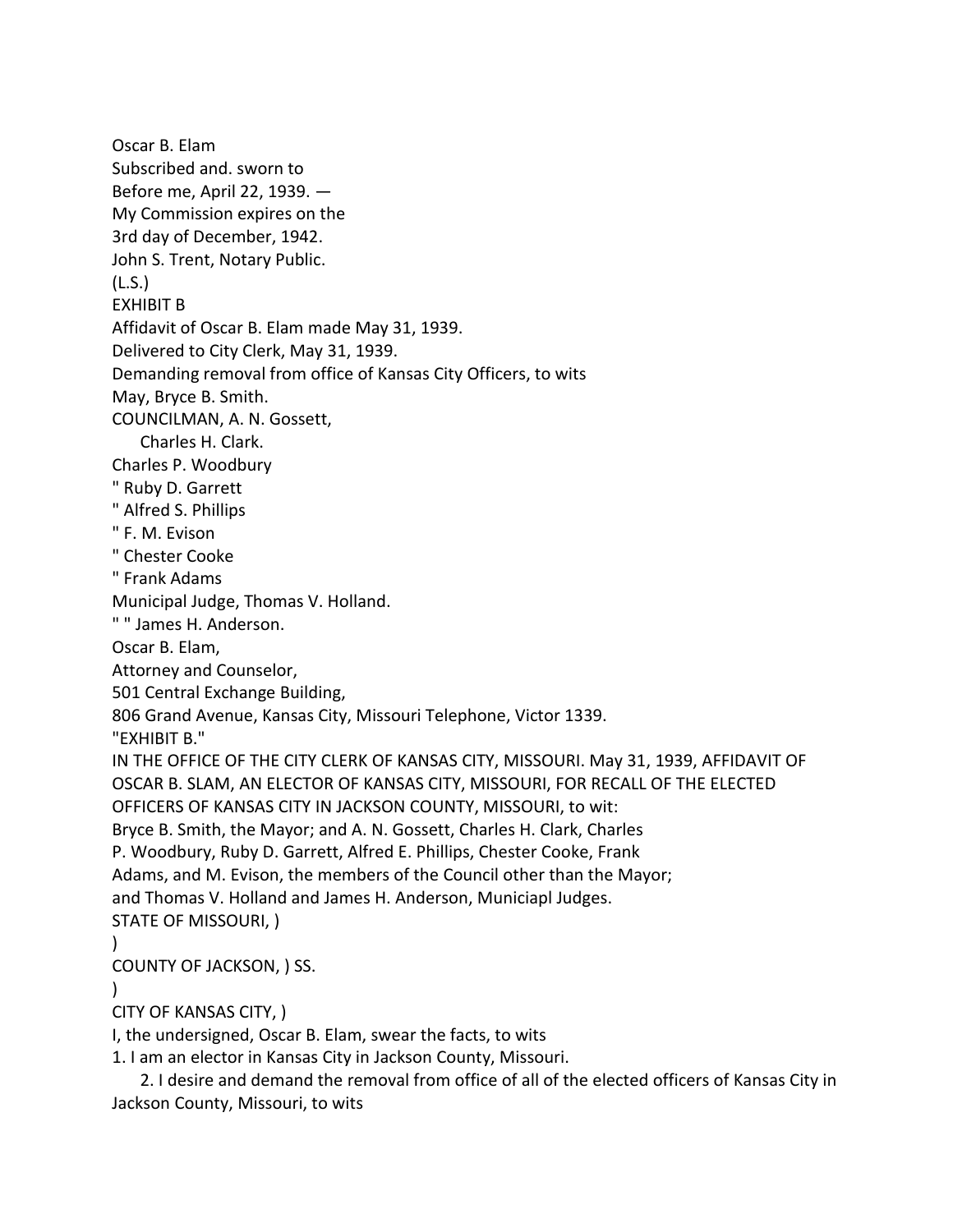(l.) I desire and demand removal of Bryce 3. Smith from the office of Mayor of Kansas City; and (2.) I desire and demand removal of A. N. Gossett from the office of member of the Council of Kansas City; and

(3.) I desire and demand removal of Charles H. Clark from the office of member of the Council of Kansas City; and

(4.) I desire and demand removal of Charles P. Woodbury from the office of member of the Council of Kansas City; and

(5.) I desire and demand removal of Ruby D. Garrett from the office of member of the Council of Kansas City; and

(6.) I desire and demand removal of Alfred C. Phillips from the office of member of the Council of Kansas City; and

(7.) I desire and demand removal of Chester Cooke from the office of member of the Council of Kansas City; and

(8.) I desire and demand removal of Frank Adams from the office of member of the Council of Kansas City; and

(9.) I desire and demand removal of M. Evison from the office of member of the Council of Kansas City; and

(10.) I desire and demand removal of Thomas V. Holland from the office of Municipal Judge of Kansas City; and

(11.) I desire and demand removal of James H. Anderson from the office of Municipal Judge of Kansas City.

3. The grounds alleged for removal from office of said Bryce B. Smith, Mayor of Kansas City, and said A. N. Gossett, Charles E. Clark, Charles P. Woodbury, Ruby D. Garrett, -Alfred E. Phillips, Chester Cooke, Frank Adams, and F. M. Evison, members of the Council, other than Mayor, and Thomas V. Holland and James H. Anderson, Judges of the Municipal Court, are, to wit:

Each and every one and all of the said officers of Kansas City in Jackson County, Missouri, has continually permitted himself to be used in his official capacity merely as a rubber stamp for use and benefit and service of private interests adverse and hostile to the interests of Kansas City and at all times ignored and disregarded his duties and responsibilities as an officer of Kansas City.

No one of the said officers of Kansas City has ever treated his office as a public trust. All have treated such offices as a private snap. The lives and liberties and properties of the people of Kansas City have at all times been endangered by the failure of each and every of said officers of Kansas City to do his duty as such officer and thereby and in that manner all of said officers have forfeited all claim to the confidence or respect of law-abiding inhabitants of Kansas City.

(2.) Each and every one and all of the said several officers has by his said conduct as such officer heen so negligent of duties, or else, so indifferent, or else, so inefficient, or else, so unfitted for official service, as to render services which have been and are now subjects of much severe cirticism in Kansas City and all over the United States, and these criticisms have been so long continued and so malodorous as to make Kansas City notorious as a crime center; and the actions of Grand Juries and Courts both Federal and State tend to confirm the truth of the grounds for such criticisms.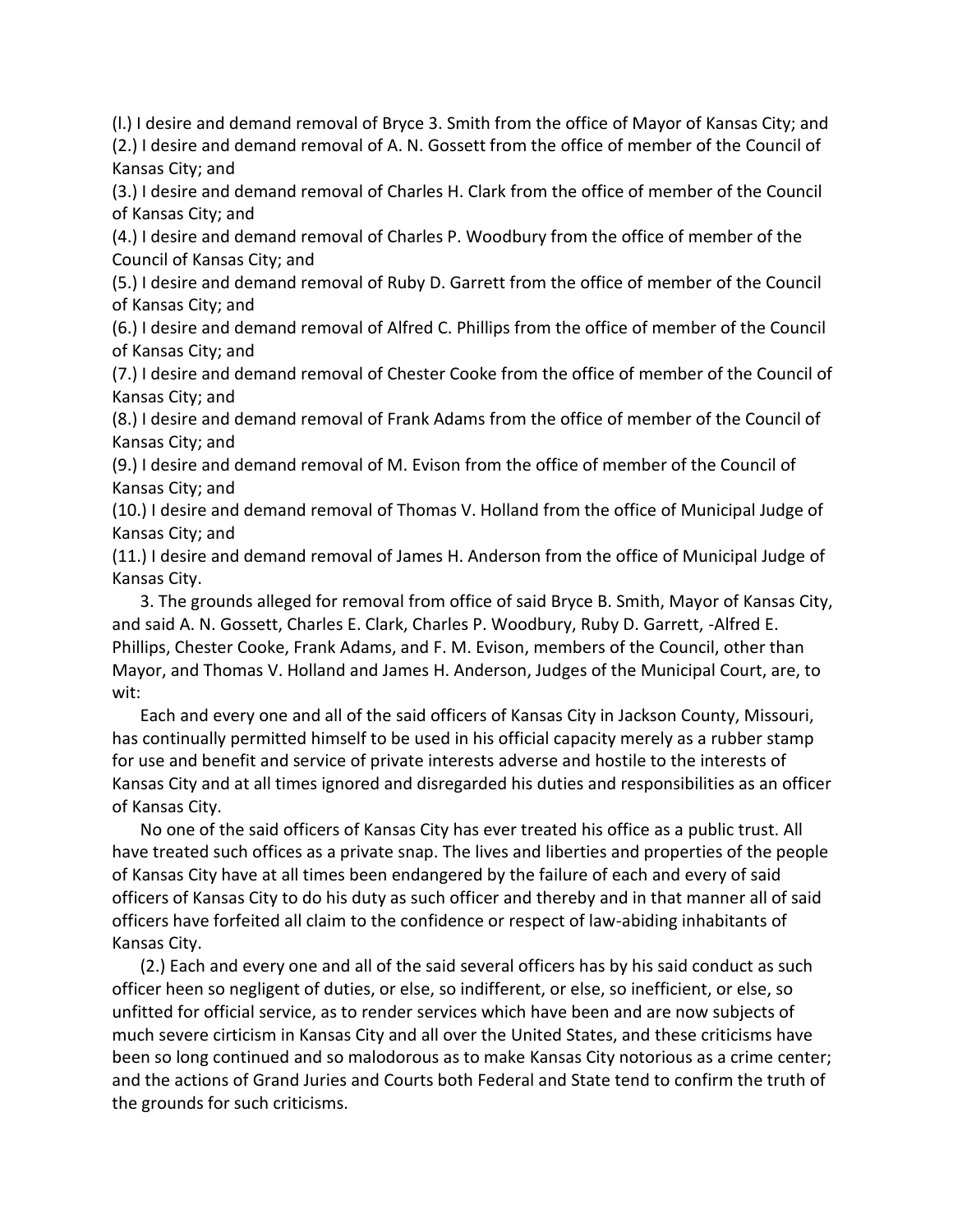(3.) The just criticisms of the said official misconduct of the said several Kansas City officers have received such publicity as to be a menace to the people of Kansas City in their business and social relations at home and abroad and bring about a general loss of respect for and confidence in the official integrity and usefulness of the said several officers for further public service at this time.

(4.) The welfare of the inhabitants of Kansas City demands that all of the said officers of Kansas City shall be separated from the service of the City as officers as soon as that be possible; and that they be replaced by officers in whom the inhabitants of Kansas City may have confidence and who will be loyal to Kansas City and not subject to control of private interests.

(5.) Since April 24, 1939, without lawful cause or excuse the said officers of Kansas City and other lawbreakers with which they are affiliated and under whose orders they function have wilfully, wantonly, and in violation of law caused and procured the City Clerk of Kansas City to fail to do his duty as City Clerk and issue and deliver to affiant petition papers for recall of each and every of said Kansas City officers and perform other duties cast upon him by the law upon delivery to him of the affidavit of affiant April 24, 1939.

4. This affidavit is a demand for eleven sets of petition papers for recall—a set for every several officer herein sought to be recalled,

5. Affiant names as a Committee of Petitioners, to wits

(l.) C. L. Lambert; Address, 104 E. 50th, Kansas City, Missouri (2.) N. F. Broo; Address, 5727 Baltimore Ave., Kansas City, Missouri (3.) Gordon H. Parkinson; 4215 Bellefontaine Ave., Kansas City, Mo.

(4.) Eldon A. Hahn; 115 North Denver Ave.; Kansas City, Mo.

(5.) Oscar B. Elam; 501 Central Exchange Bldg.; 806 Grand

Registration address, 2914 Campbell, Temporary Address,

Crosby Hotel, 103 W. 9th St.; Kansas City, Missouri.

(Signed) Oscar B. Elam.

Subscribed and sworn to before me, May 31, 1939.

My Commission expires the 19th day of September, 1939.

(L.S.) C. A. Moulton, Notary Public.

Office of

Oscar B. Elam, TELEPHONE VICTOR 1839.

Attorney and Counselor,

501 Central Exchange Bldg.

806 Grand. Avenue, Kansas City, Mo. May 31, 1939.

Open Letter. Oscar B. Elam to Mayor and Council of Kansas City. Kansas City Charter Page 104 provides "The Council shall appoint a City Clerk who shall serve during its pleasure. The City Clerk shall keep the records of the Council, and perform such other duties as may he required by the Council. "In other words the City Clerk is a rubber stamp to function only at the will of the Council.

That Chater provision is responsible for this letter to you.

I shall with this letter deliver to the City Clerk my affidavit of May 31, 1939, made under authority of Section 434 Art. XVII of the Kansas City Charter page 228. It expresses my desire and demand for your removal from the several offices held by you as officers of Kansas City and the grounds for removal. April 24,1939, I delivered to the City Clerk ray affidavit then designed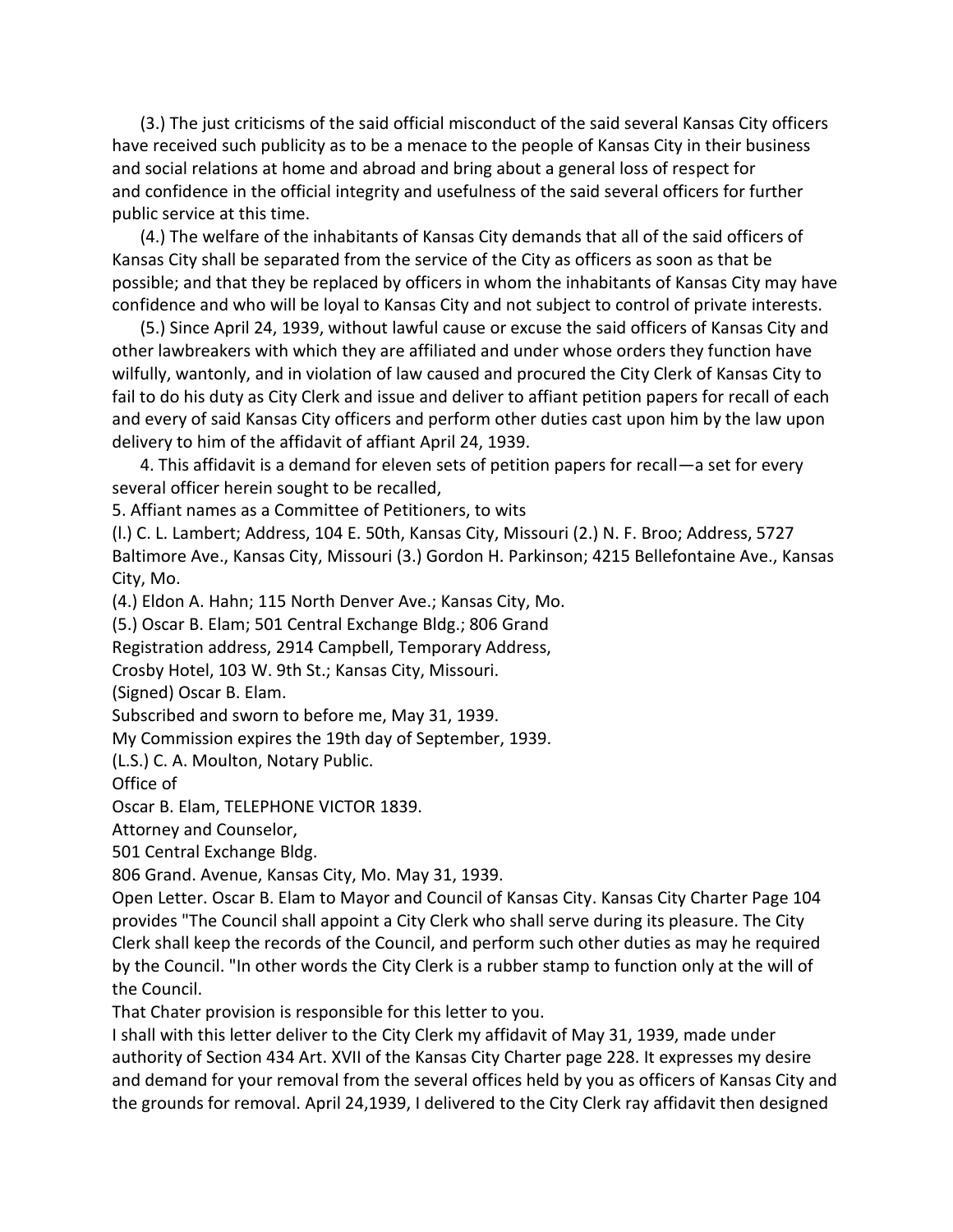for your removal from office.

I suggest that approximately ten thousand electors of Kansas City are awaiting opportunity to circulate recall petitions for separating you from the service as officers of Kansas City. The affidavit requires eleven sets of recall petition papers- that is a separate set for every one of the eleven Kansas City officers sought to be recalled.

Should the City Counselor and his staff be unable or unwilling to prepare the draft of these petition papers to give them legal form, I am able and willing and ready to do so for reasonable compensation for that service. I have continuous experience in preparation of technical legal papers, since November 1896 when I became a Missouri lawyer.

Unwarranted delay in issuing the petition papers demanded in my affidavit of May 31,1939, is not expected and would probably end in court proceedings.

IN THE OFFICE OF THE CITY CLERK OF KANSAS CITY, MISSOURI.

May 31, 1939, AFFIDAVIT OF OSCAR B. ELAM, AN ELECTOR OF KANSAS CITY, MISSOURI, FOR RECALL OF THE ELECTED OFFICERS OF KANSAS CITY IN JACKSON COUNTY, MISSOURI: to wit: Bryce B. Smith, the Mayor; and A.N. Gossett, Charles H. Clark, Charles P. Woodbury, Ruby D. Garrett, Alfred E. Phillips, Chester Cocke, Frank Adams, and F.N.Evison, the members of the Council other than the Mayor; and Thomas V. Holland and James N. Anderson, Municipal Judges.

STATE OF MISSOURI,

COUNTY OF JACKSON, ) CITY OF KANSAS CITY. ) SS.

I, the undersigned,Oscar B. Elam, swear the facts, to wit:

1. I am an elector in Kansas City in Jackson County, Missouri .

2. I desire and demand the removal from office of all of the elected officers of Kansas City in Jackson County, Missouri, to wit;

(I) I desire and demand removal of Bryce B. Smith from the office of Mayor of Kansas City; and (2) I desire and demand removal of A. N. Gossett from the office of member of the Council of Kansas City; and

(3) I desire and demand removal of Charles H. Clark from the office of member of the Council of Kansas City; and

(4) I desire and demand removal of Charles P. Woodbury from the office of member of the Council of Kansas City; and

(5) I desire and demand removal of Ruby D. Garrett from the office of member of the Council of Kansas City; and

(6) I desire and demand removal of Alfred E. Phillips from the office of member of the Council of Kansas City; and

(7) I desire and demand removal of Chester Cooke from the office of member of the Council of Kansas City; and

(8) I desire and demand removal of Frank Adams from the office of member of the Council of Kansas City; and (9) I desire and demand removal of F.M. Evison from the office of member of the Council of Kansas City; and

(10)I desire and demand removal of Thomas V. Holland from the office of Municipal Judge of Kansas City; and

(11) I desire and demand removal of James H.Anderson from the office of Municipal Judge of Kansas City.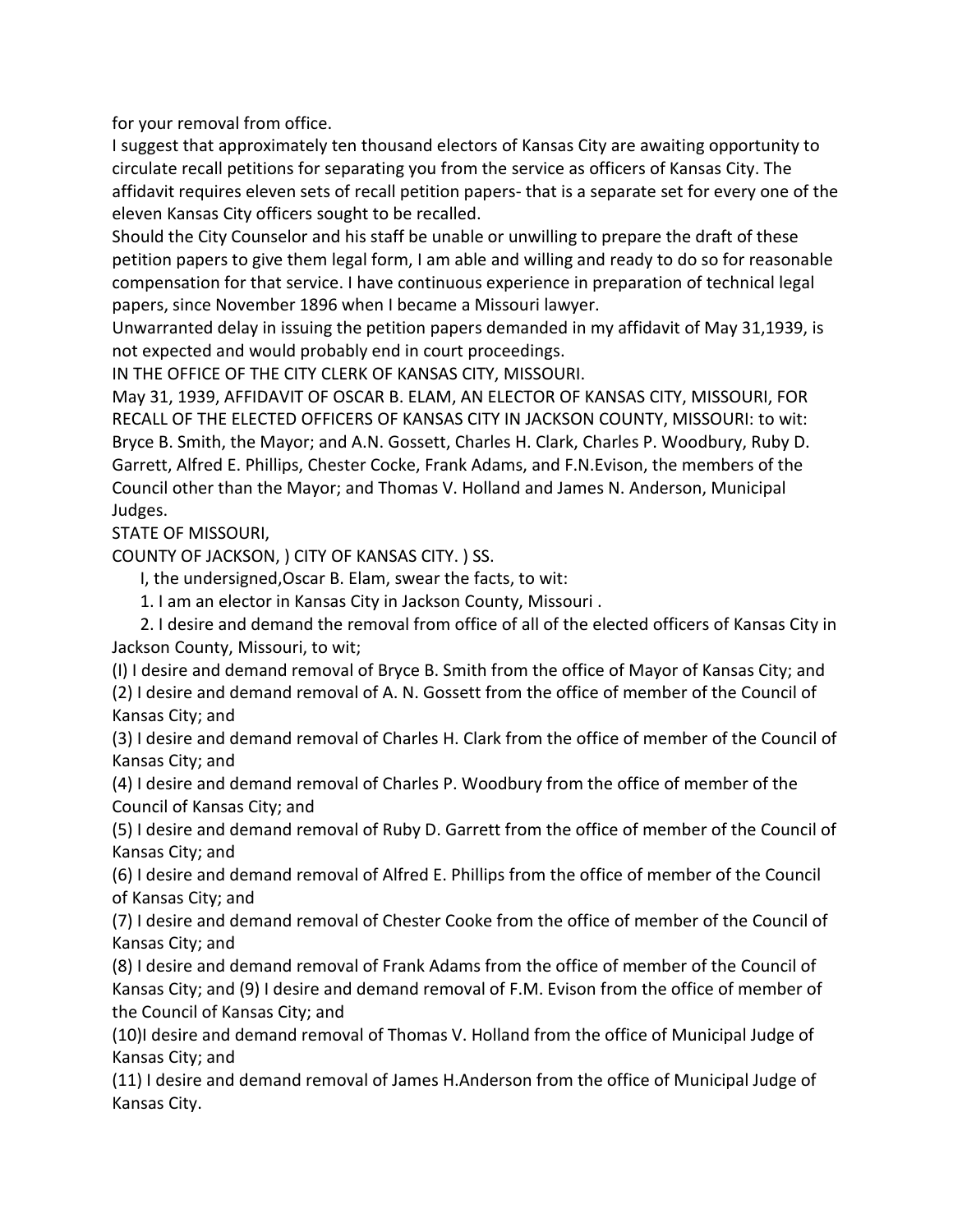3. The grounds alleged for removal from office of said Bryce B. Smith, Mayor of Kansas City, and said A. N. Gossett, Charles H. Clark, Charles P. Woodbury, Ruby D. Garrett, Alfred E. Phillips, Chester Cooke, Frank Adams and F. M. Evison, members of the Council, other than said Mayor, and said Thomas V. Holland and James H. Anderson, Judges of the Municipal Court, are, towit:

Each and every one and all of the said officers of Kansas City in Jackson County, Missouri, has continually permitted himself to be used in his official capacity merely as a, rubber stamp for use and benefit and service of private interests adverse and hostile to the interests of Kansas City and at all times ignored and disregarded his duties and responsibilities as an officer of Kansas City.

No one of the said officers of Kansas City has ever treat ed his office as a public trust. All have treated such offices as a private snap. The lives and liberties and properties of the people of Kansas City have at all times been endangered by the failure of each and every of said officers of Kansas City to do his duty as such officer and thereby and in that manner all of said officers have forfeited all claim to the confidence or respect of law-abiding inhabitants of Kansas City.

(2)Each and every one and all of the said several offices has by his said conduct as such officer been so negligent of duties, or else, so indifferent, or else, so inefficient, or else, so unfitted for official service, as to render services which have long been and are now subjects of much severe criticism in Kansas City and all over the United States, and these criticisms have been so long continued and so malodorous as to make Kansas City notorious as a crime center; and the actions of Grand Juries and Courts both Federal and State terd to confirm the truth of the grounds for such criticisms.

(3) The just criticisms of the said official misconduct o of the said several Kansas City officers have received such publicity as to be a menace to the people of Kansas City in their business and social relations at home and abroad and bring about a general loss of respect for and confidence in the official integrity and usefulness of the said several officers for further public service at this time.

(4) The welfare of the inhabitants of Kansas City demands that all of the said officers of Kansas City shall be separated from the services of the city as officers as soon as that be possible; and that they be replaced by officers in whom the inhabitants of Kansas City may have confidence and who will be loyal to Kansas City and not subject to control of private interests.

(5) Since April 24, 1939, without lawful cause or execuse, the said officers of Kansas City and other lawbreakers with which they are affiliated and under whose orders they function have wilfully, wantonly and in violation of law caused and procured the City Clerk of Kansas City to fail to do his duty as City Clerk and issue and deliver to affiant petition papers for recall of each and every of said Kansas City officers

and perform other duties cast upon him by the law upon delivery to him of the affidavit of affiant April 24, 1939.

4, This affidavit is a demand for eleven sets of petition papers for recall- a set for every several officer herein sought to be recalled.

- 5. Affiant names as Committee of Petitioners, to wit:
- (1) C. L. Lambert, Address, 104 E. 50th St. Kansas City, Mo.
- (2) N.F. Boor, Address, 5727 Baltimore Ave., Kansas City, Mo.
- (3) Gordon H. Parkinson, 4215 Bellefontaine Ave., Kansas City, Mo.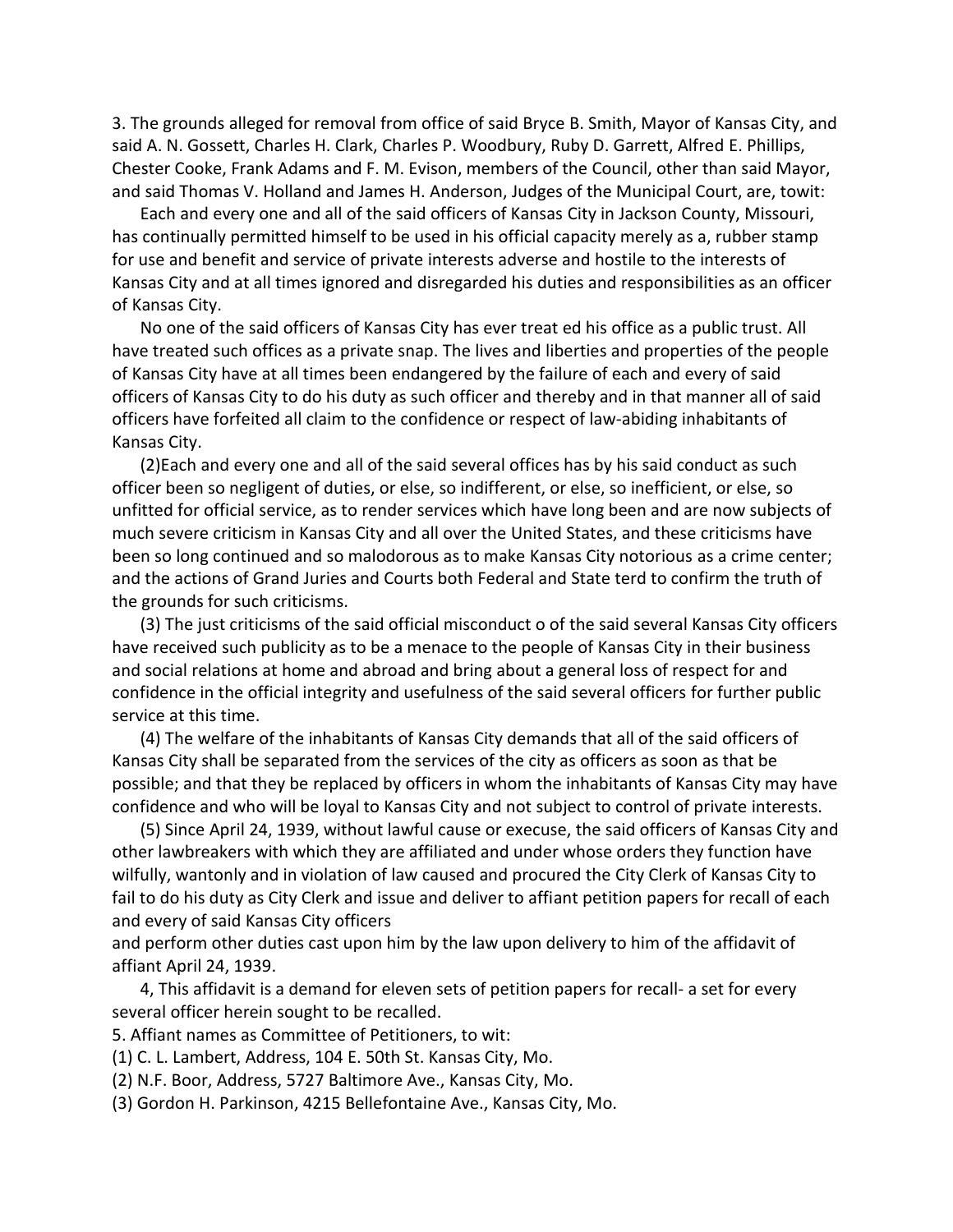(4) Eldon E. Han, 115 North Denver Ave., Kansas City, Mo.

(5) 0scar B. Elam, 501 Central Exchange Building, 805 Grand Ave., Registration Address 2914 Campbell St., Temporary Address Cosby Hotel 103 W, 9th St., Kansas City, Mo. Subscribed and sworn to before me May 31,1939. My commission expires the 19 day of September, 1939. Oscar B. Elam, Affiant. C. F. Moulton, Notary Public. (L.S.) IN THE CIRCUIT COURT OF JACKSON COUNTY, MISSOURI, AT KANSAS CITY MAY TERM, 1939. Oscar B. Elam, Plaintiff,

v. No.

Bryce B. Smith, A. N. Gossett, Charles H. Clark,

Charles F. Woodbury, Ruby D. Garrett, Alfred S. Phillips.

Chester Cooke, Frank Adams, and F. M. Evison, and Charles Regan,

Defendants.

PETITION.

Plaintiff states that he is and at all times herein mentioned and referred to was an elector of Kansas City in Jackson County, Missouri, and as such, entitled to initiate recall proceedings against any and ovary officer of Kansas City elected by the people to office in said City, and that he exercised his said right, April 24, 1939, and again May 31, 1939, by delivery to the City Clerk of an affidavit of plaintiff on each of said dates and more fully hereinafter described, and a copy of each of said affidavits is hereto annexed as part hereof and marked respectively as "Exhibit A." and "Exhibit B."

Plaintiff further states that said Kansas City is and at all times herein mentioned and referred to was a municipal corporation operating under a charter adopted by vote of the people under authority of the Constitution of Missouri and the several codefendants are and at all times herein mentioned and referred to were officers of Kansas City, defendant, Charles Regan, the City Clerk, by appointment of his codefendants sub-

ject to service only during the pleasure of his codefendants and possessed of no power or authority other than to "keep the records of the Council, and perform such other duties as may be required by the Council." The other codefendants constitute the Council. The Council is vested by the Charter with the powers of the City and consists of and at all times herein mentioned consisted of defendant, Bryce B. Smith as Mayor, and all of the other codefendants as members of the Council.

Plaintiff further states that the defendant, City Clerk 24, 1939, referred the said affidavit of plaintiff to the codefendants for instructions as to what he, the city clerk, should do, as City Clerk

about the affidavit, and that the defendant, City Clerk, on Hay 31, 1939, referred the said affidavit of plaintiff made and delivered to said City Clerk on May 31, 1939, to the codefendants for instructions as to what he, the City Clerk, should do as City Clerk about that affidavit in performing his duties prescribed under Kansas City Charter, he, as City Clerk, being limited by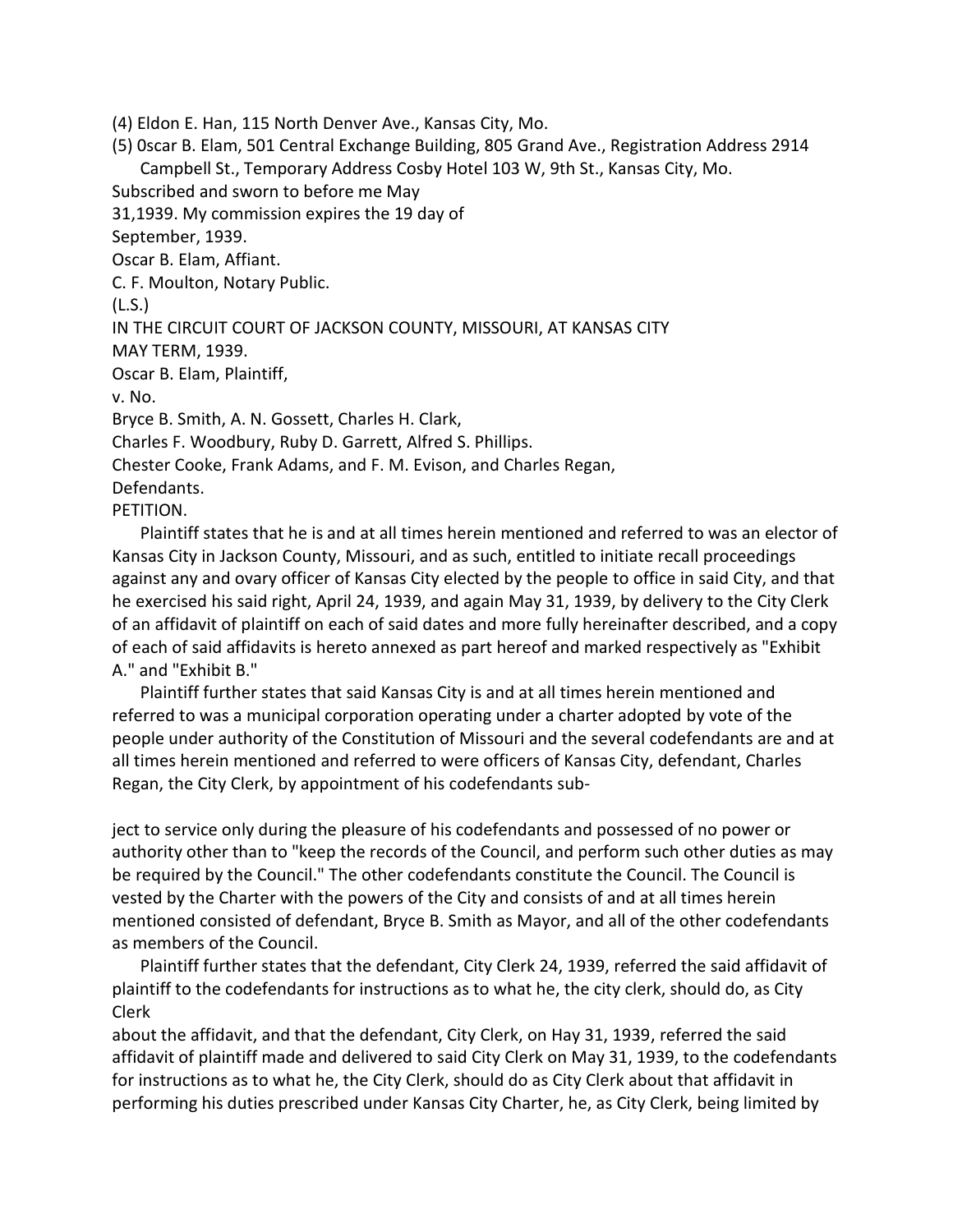the Charter as aforesaid "to" serve during the pleasure of the Council, "keep record of the Council, and perform such

other duties as may be required by the Council".

Plaintiff states that in each of the said affidavits of plaintiff there ms a statement of the desire of plaintiff and the demand of plaintiff for removal from office of all of the elected officers of Kansas City and a statement of the grounds alleged for the removal of each and every one of the id several officers, and in each of the said affidavits there was stated a demand of plaintiff that defendant Bryce B. Smith be removed from the said office of Mayor of Kansas City, and there was stated a demand of plaintiff that defendants, A. N. Gossett, Charles H. Clark, Charles P. Woodbury, Ruby D. Garrett, Alfred I. Phillips, Chester Cooke, Frank Adams, and F. M. Evison, severally be removed from office as members of the Council of Kansas City, and there was stated a

demand of plaintiff that Thomas V. Holland and James H. Anderson, each severally be removed from office as Judges of the Municipal Court of Kansas City, and these several eleven persons are all of the officers of

Kansas City elected by the vote of the people.

Plaintiff further states that the codefendants at all times had full actual notice of all of the facts and circumstances herein stated and that because of the conflict between the private interests of the said several codefendants and the said rights of plaintiff as an elector of Kansas City the codefendants conspired together with other evil minded persons to wrong and defruad plaintiff of his said rights and under and in pursuance of said scheme and conspiracy defendant Mayor and defendants,

members of the Council, failed and refused and neglected to make it possible for the defendant, City Clerk to deliver to plaintiff copies of petition papers in proper form for demanding removal from office of the

said Mayor and the said members of the Council and the said Judges of

the Municipal Court, or any thereof. The said conflict in interest

consisted of the fact that the said affidavits made charges against said several officers of raise induct as such officers and sought to separate them severally from service as such officers and to deprive said officers severally of the emoluments, influence, and power incident to such several official positions. The emoluments of said Mayor include \$5,000.00 a year as salary, \$2,400.00 a year for secretary, and \$1,500. 0 a year for chaufeur, and all of the defendant members of the Council receive as emoluments of office at the least a salary of \$2,400.00 a year, and the said Judges of the Municipal Court receive as emoluments of office, at least a salary of \$4,300.00 a year for each of them.

Plaintiff further states that underj the Kansas City Charter it was the duty of the defendant City Clerk upon receipt from plaintiff of the said several affidavits of plaintiff to "thereupon deliver to the elector (this plaintiff) making the affidavit copies of petition papers in proper form for demanding removal of the said several elected officer of Kansas City, and to keep on file for distribution printed copies of the petition papers so delivered to plaintiff, and to enter a record to be kept in the office of the City Clerk the name of this plaintiff, the date of the issuance of said petition papers, and to certify upon each such paper, the name of the person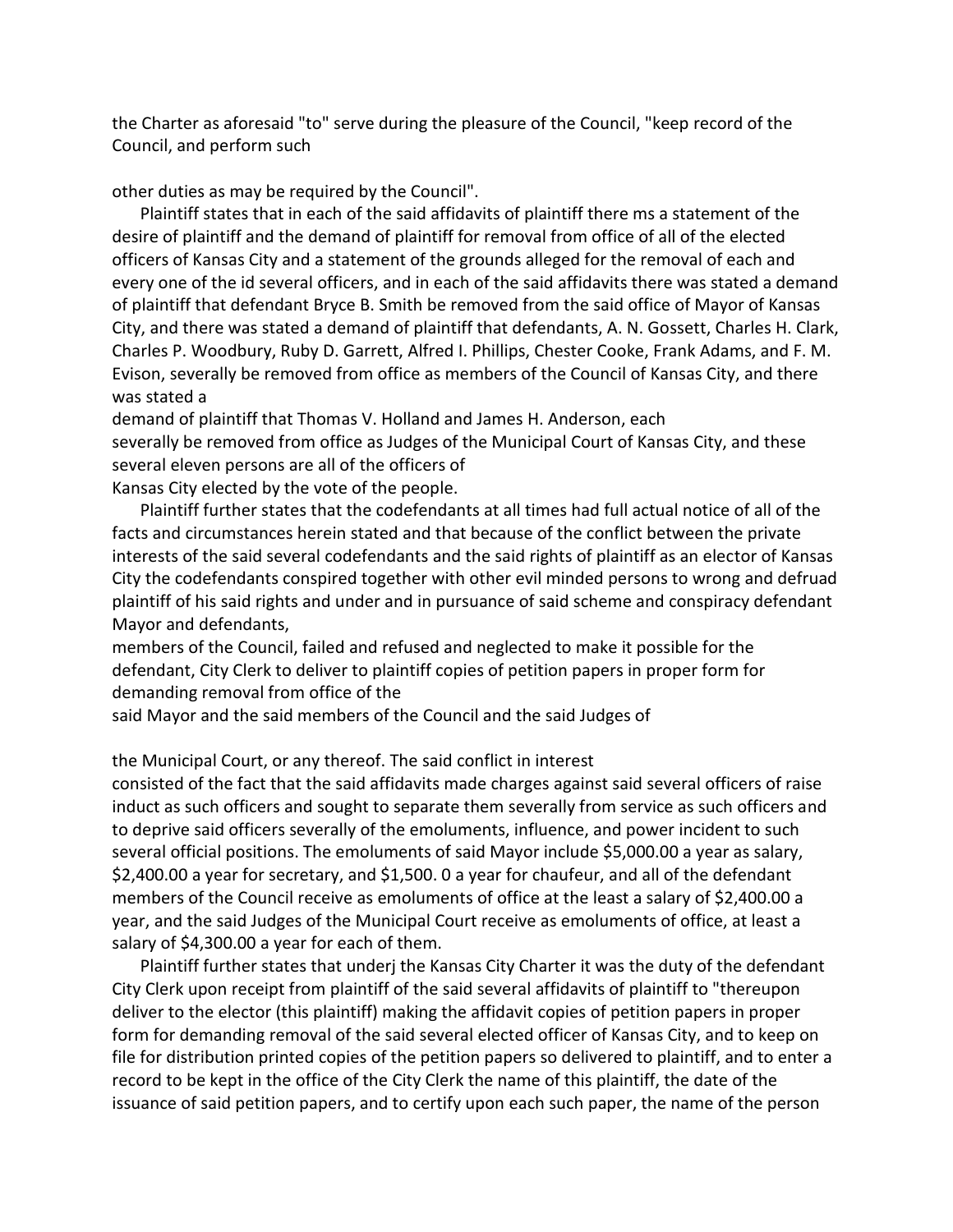whose recall is sought, the name of the elector to whom issued, and the date of issuance; and it was the duty of the several codefendants of the City Clerk, as members of the Council of Kansas City, to make it possible for the defendant, City Clerk, to perform his said duty by providing the supplies and equipment and help required by said City Clerk to enable him to perform his said duties.

Plaintiff states that the several codefendants of the defendant, City Clerk, at all times failed, refused and neglected to perform their said duties or any thereof and thereby and in that manner the codefendants made it impossible for the defendant, City Clerk, to obey the said mandates of the said Kansas City Charter. Plaintiff further states that because of the several official positions for the codefendants as heroin stated, their said acts are acts of the State of Missouri by and through her agencies, and constitute a violation of the rights of the plaintiff to equal protection of the law within the meaning of the Fourteenth Amendment to the Constitution of the United States, and under Kansas City Charter, Section 435, Article XVII, the tine for circulating said several recall petitions is limited to a period of, to wits

"A recall petition, to be effective, must be returned and filed with the City Clerk within thrity days after filing of the affidavit" as provided in the next preceding section (434, Article VII), with the consequence, effect, and result that plaintiff is being denied of his said rights as an elector of Kansas City by the said several codefendants acting under color of their several official positions as officers of Kansas City as aforesaid.

Now, therefore, the premises considered, plaintiff moves the Court for an order directed to the said codefendants jointly and severally to appear before the Court at a time and on a day to be fixed by the Court and show cause, if any, why the Court shall not prohibit the aid several codefendants from further obstructing plaintiff in enjoyment of his rights as an elector of Kansas City to receive from the defendant, City Clerk, forthwith, the services, to wit: 1. A filing of the said affidavits of plaintiff; and

2. Copies of petition papers in proper form for demanding removal from office of said Bryce B. Smith as said Mayor; and

3. Copies of petition papers in proper form for demanding removal from office of said A. N. Gossett from office as member of the Council; and

4. Copies of petition papers in proper form for demanding removal from office of said Charles H. Clark from office as member of the Council; and

5. Copies of petition papers in proper form for demanding removal from office of said Charles P. Woodbury from office as member of the

Council; and

6. Copies of petition papers in proper form for demanding removal from office of said Ruby D. Garrett from office as member of the Council; and

7. Copies of petition papers in proper form for demanding removal from office of said Alfred S, Phillips, from office as member of the Council; and

8, Copies of petition papers in proper form for demanding removal from office of said Chester Cooke, from office as member of the Council; and

9. Copies of petition papers in proper form for demanding removal from office of said Frank Adams, from office as member of the Council; and

10. Copies of petition paper in proper fora for demanding removal from office of said F. M. Evison, from office as member of the Concil; and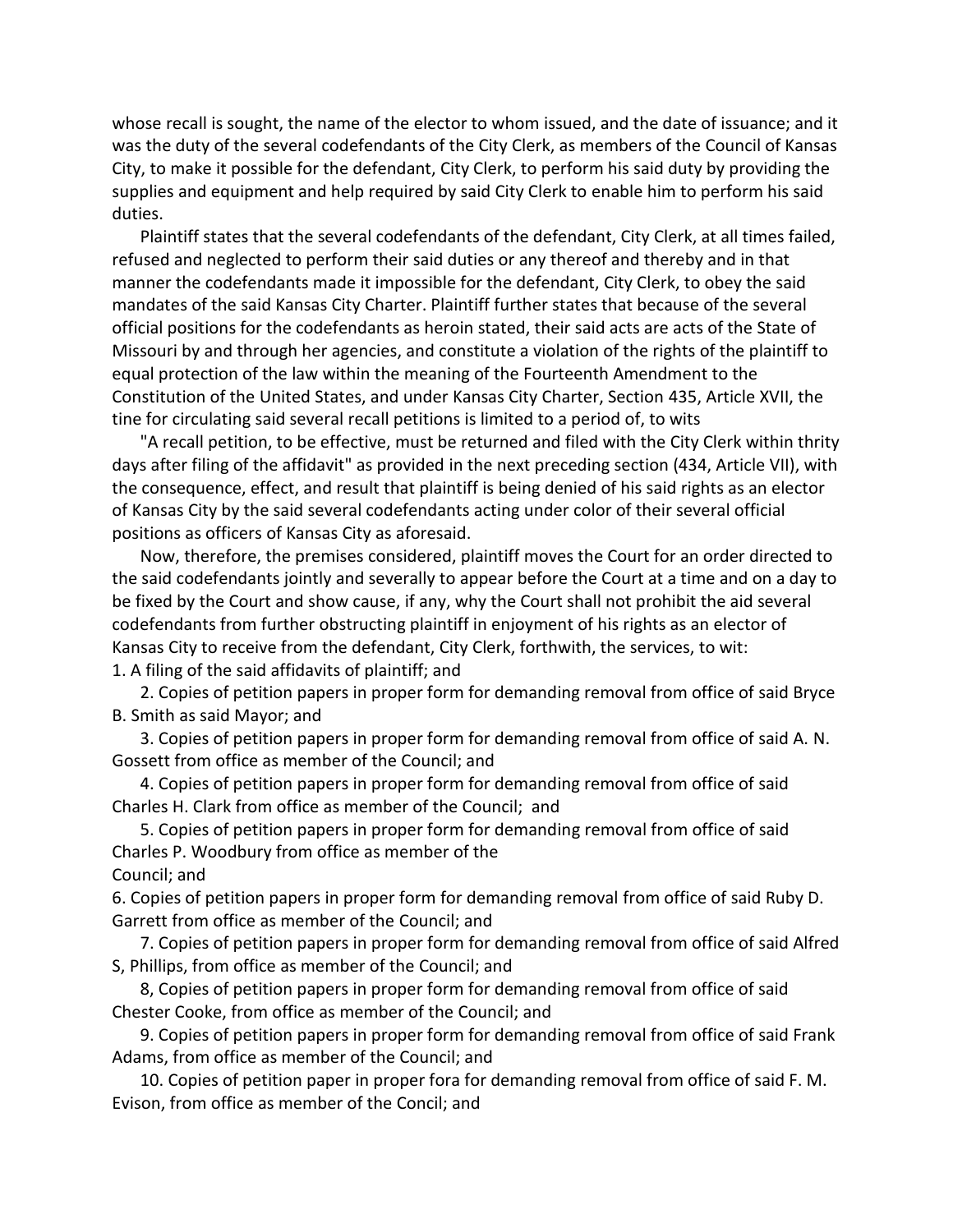11. Copies of petition papers in proper form for demanding removal from of ice of said Thomas V. Holland from office as Municipal Judge; and

12. Copies of petition papers in proper form for demanding removal from office of said James H. Anderson from office as Municipal Judge;

and also, show, cuase, if any, why the said several codefendants shall not be by the Court ordered and compelled to proceed to function severally as officers of Kansas City obeying the said Charter of Kansas City and each and every one of said officers so conducting himself as such officer as to cause copies of petition papers aforesaid to be promptly prepared and delivered to the plaintiff without avoidable delay.

In addition to the grounds heretofore stated as the basis of this motion plaintiff states, to wit:

The rights of plaintiff as an elector as aforesaid are absolute and unconditional and this proceeding is the only manner in which the said rights of plaintiff may be protected and enforced.

(signed) Oscar 3# Elam

Subscribed and sworn to before me June 6, 1939.

My Commission expires on the 15th day of February, 1943.

(L.S.) (Signed) Pearl H. Richetts, Notary Public#

BOTH EXHIBIT A AND EXHIBIT B UNDER THIS COVER.

EXHIBIT A.

Affidavit of Oscar B. Elam made April 22, 1939,

Delivered to City Clerk, April 24, 1939.

Demanding removal from office of Kansas City Officers, to wit:

May, Bryce B. Smith.

COUNCILMAN, A. N. Gossett,

" Charles H. Clark,

" Charles P. Woodbury,

- " Ruby D. Garrett
- " Alfred E. Phillips
- " F. M. Evison,
- " Chester Cooke,

" Frank Adams.

Municipal Judge, Thomas V. Holland,

" " James H. Anderson.

Oscar B. Elam,

Attorney and Councilor,

501 Central Exchange Building,

806 Grand Avenue, Kansas City, Missouri Telephone, Victor 1839.

IN THE CIRCUIT COURT OF JACKSON COUNTY, MISSOURI, AT KANSAS CITY

MAY TERM, 1939.

Oscar B. Elam, Plaintiff,

V. No.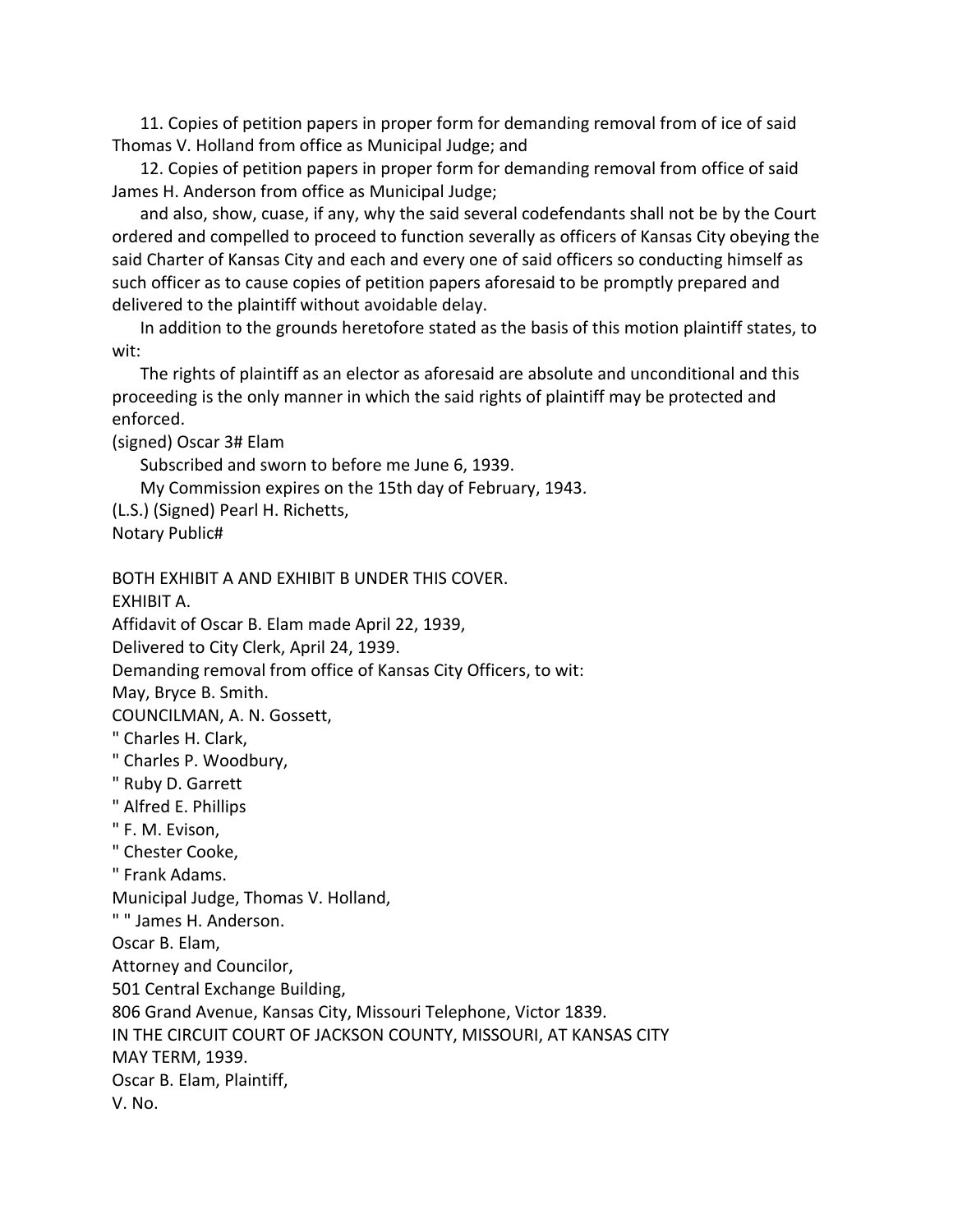Bryce B. Smith, A. N. Gossett, Charles H. Clark, Charles P. Woodbury, Ruby D. Garrett, Alfred E. Phillips, Chester Cooke, Frank Adams, F. M. Evison and Charles Regan, Defendants.

NOTICE OF FILING OF PETITION FOR A SHOW CAUSE ORDER.

To the above named several defendants:

You are hereby notified that on Monday, June 26, 1939, at 9:00 o'clock A.M. or so soon thereafter as counsel may be heard the above named plaintiff will present for consideration and determination by the Circuit Court of Jackson County, Missouri, at Kansas City, In Banc, if the Honorable Judges of the Court consent thereto, the petition for a show causa order hereto annexed. Considering the high character of the ten judges composing the Court In Banc, their learning, wisdom, and experience, and their manifest patriotism, the plaintiff seeks an agreement with the defendants in advance of the hearing that there shall be no appeal from whatever action nay be taken by the Court In Banc on the said petition. (Signed) Oscar B. Elam.

Received timely service of the foregoing Notice and the petition therein mentioned. I waive issuance and service of process upon me and hereby enter my appearance to said action. Kansas City Charter Club

Re-call Division. Oscar B. Elam, Commander.

March 7, 1940 Address of the Commander, Oscar B. Elam,

3848 Brooklyn Avenue, Kansas City, Missouri.

FELLOW MEMBERS OF KANSAS CITY CHARTER CLUB:

There can be no possible doubt that you have made history in Kansas City in the year past. It is a glorious history. It might properly be called the Kansas City Revolution of 1939 and 1940. A year ago we were conferring in little groups seeking ways and means to break the strangle hold of criminal syndicates upon Kansas City. No person on then knew the full extent of the power of these criminal syndicates. Probably no person will ever know the full extent of that power.

The Federal Courts had done much to correct evils. The Southern Grand Jury made history in the same direction. The efforts up to that time put forth were of the highest value from the standpoint of official action. Officers could have done little more than had then been done and was then being done.

You realized that in a Democracy, officers without efficient co-operation of the citizens could not accomplish best results. You realized that the private citizen must contribute his share in order to make government most effective and useful to the people. You not only realized the necessity and the neglected opportunity, you did something about it.

Fortunately for me, you permitted me the honor of becoming your spokesman through my affidavit for re-call of the Mayor and all members of the Council and the Judges of the Municipal Court of Kansas City; and also, the second such affidavit. The one was delivered to the City Clerk April 24, 1939 and the other was delivered to the City Clerk May 31, 1939. The charges in the affidavits were clear cut, unequivocal, and of such a character that they called for a surgical operation.

The City Clerk is, and was, merely a rubber stamp. The Charter makes him a rubber stamp. It makes it his duty to do what the Council requires of him. The other duties are merely nominal